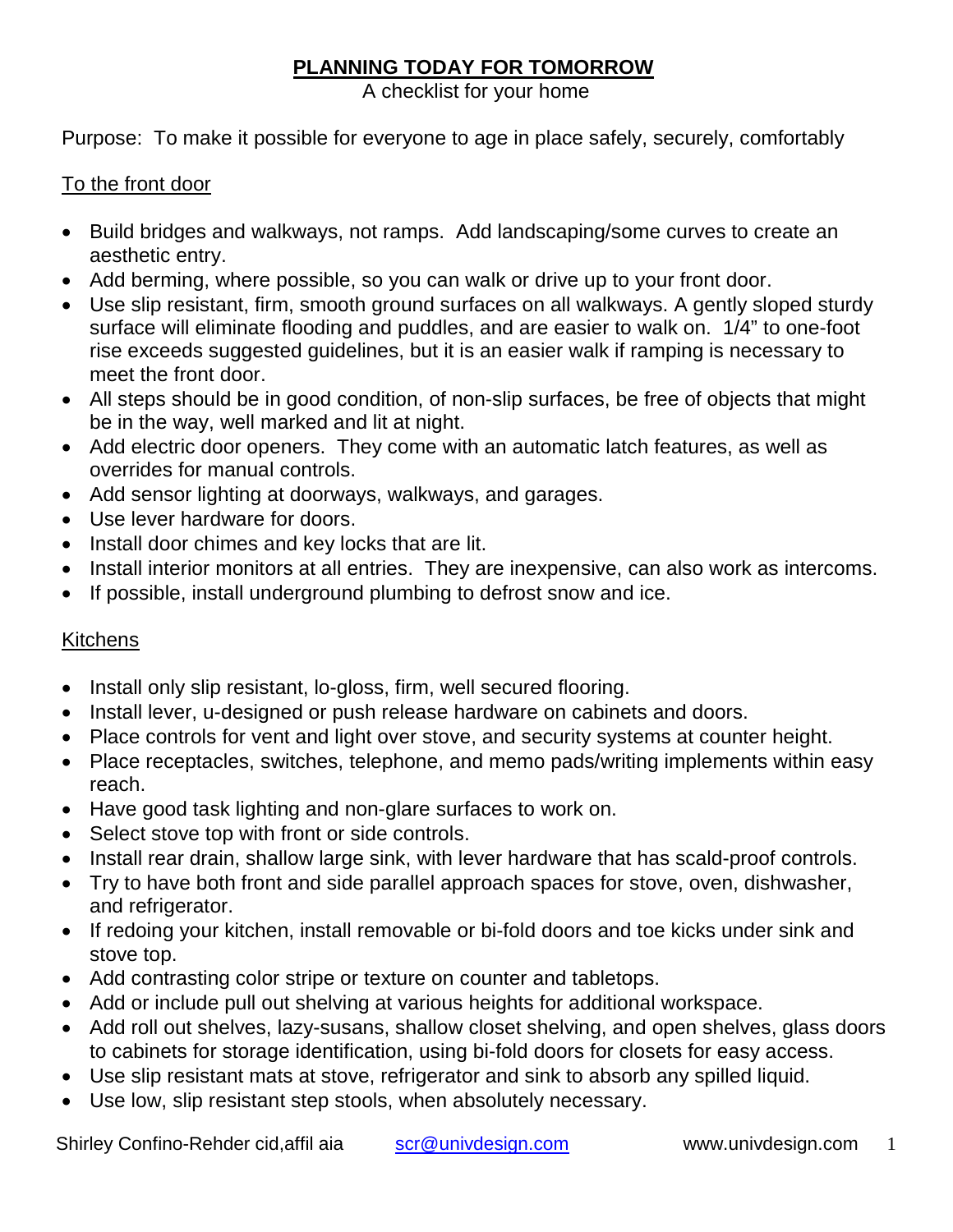- If memory is not what is used to be install gas leak alerts, timers, automatic shut offs for stove, water faucets.
- Eliminate, as much as possible, storing daily used items at hard to reach heights. There are various inexpensive reachers that are available that can act as an extensive to your arm, but try to use easily accessed storage space.
- Have a fully charged fire extinguisher easily accessible near stove area.
- If you can't see the contents of a deep pot on the stove, install a tilted back or overhead mirror for its reflection.

### Bathrooms

- Install only slip resistant flooring on floors and textured finishes in showers and tubs.
- Good overall lighting at mirrors, bathtubs, showers.
- Lower mirrors and fully secure them to walls properly.
- Use lever controls, with scald-proof temperature features, for all faucets.
- Install a roll-in shower, if possible. Retrofit bathtub with seating, slip resistant flooring, adding grab bars that, properly installed, in positions that will assist in bathing and toileting.
- Select easy to use paper dispenser, hand-held adjustable shower controls.
- Change bathroom doors to swing out, instead of inward. If space doesn't permit this change, install bi-pass doors.
- Add telephone and emergency button in easy reach from showering and toileting area.
- Reinforce all walls to accommodate the installation of future grab bars and handrails.
- Select easy locking mechanism with exterior emergency release on the doors.
- Locate bathrooms in close proximity to bedroom, if possible.
- Use a nightlight. Locate light switches within easy reach of doorway, not behind it.
- Avoid cantilever sinks.
- Try not to use glass products.
- Locate receptacles at a safe distance from water sources. Refer to building codes.
- Put a shelf, storage baskets, near the receptacle for electric razors, hair dryers etc.
- Use slip resistant mats.
- Have easy access to towels.
- Use color contrasts on bathing, toileting, walls and floors to assist in low vision identification.

#### Some other ideas for the interior of home

- Use remote controls and sensors as much as possible: fireplace, TV, radio, window treatments, door openers, security systems, and lighting.
- Use furniture with rounded corners. Eliminate excess furniture. Allow for good traffic flow.
- Eliminate thresholds.